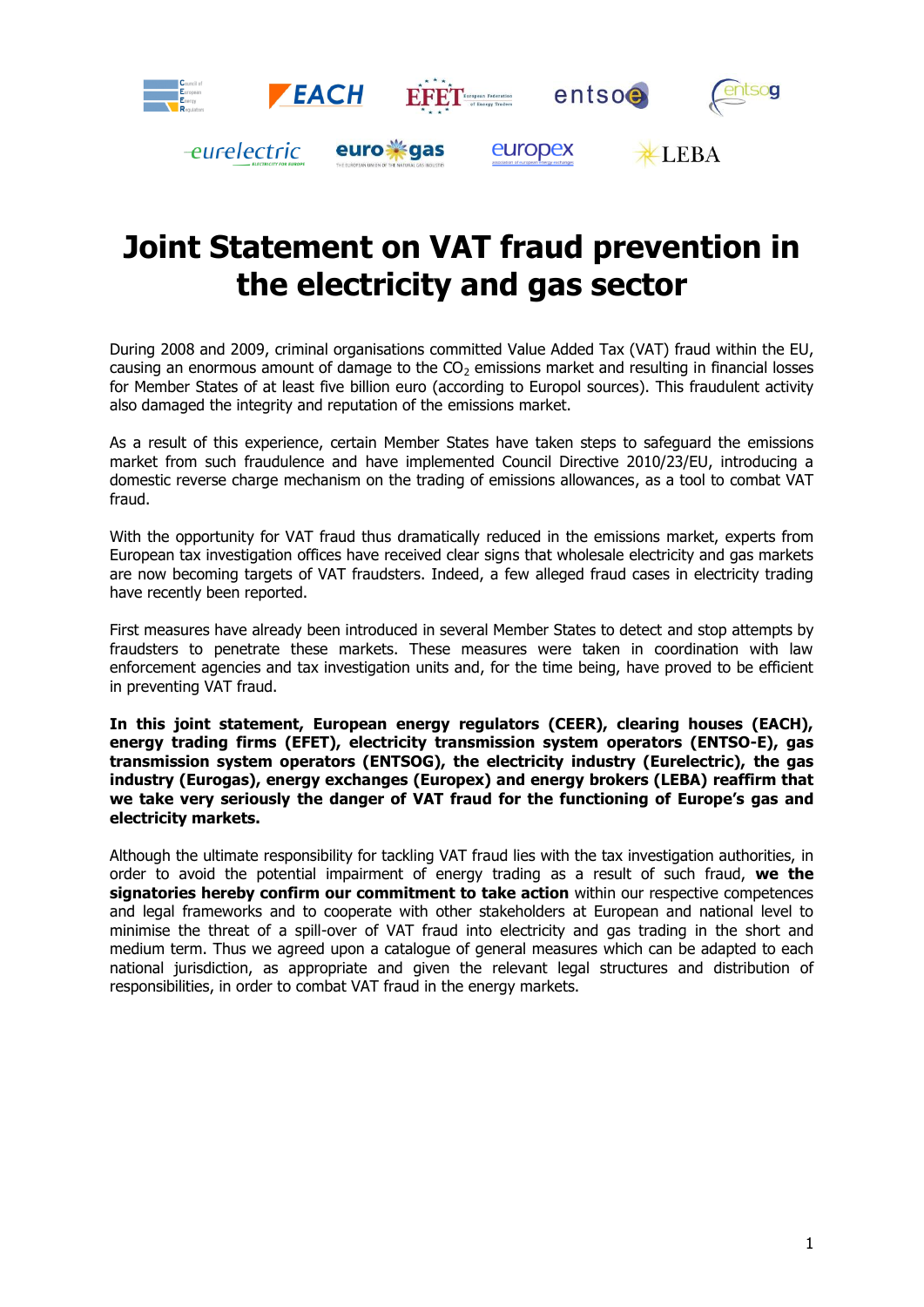

This relates to the following **priorities**:

- **Raising awareness of the potential threat of VAT fraud among market and industry stakeholders in each Member State;**
- **Maintaining a dialogue with law-enforcement agencies, tax authorities and financial intelligence units on the functioning of electricity and gas markets;**
- **Identifying and/or creating information channels and the legal environment at national level to inform competent authorities of suspicious behaviour;**
- **Ensuring that "Know your Customer" (KyC) procedures can deal appropriately with this new type of risk, in an effort to prevent VAT-fraudsters from entering the market;**
- **Making full use of the registration scheme in the Regulation on Energy Market Integrity and Transparency (REMIT) to help improve transparency on who is active in the market and to facilitate the detection of fraudsters (e.g. by requiring the mandatory declaration of the VAT identification number (VATIN) code in ENTSO-E's Energy Identification Coding (EIC) coding scheme, a scheme for identifying market players which are active within the EU energy market); and;**
- **Reinforcing control measures at all levels of the trading chain to detect abnormal trading behaviour and report it to the relevant authorities.**

We would therefore **welcome proactive support from, law-enforcement agencies, tax investigation and financial intelligence units on this issue**.

We would like to stress that VAT fraud is pre-eminently a tax issue and that the above-mentioned measures and other industry surveillance initiatives can serve as supporting instruments to tackling VAT fraud in general. **We therefore call upon national tax administrations and also the European Commission (DG TAXUD) to study potential long-term fiscal measures that could permanently remove the risk of VAT fraud from electricity and gas markets**, where these are considered appropriate and necessary. Such measures would need to be reliable and administratively manageable for market participants and would be most effective if they are prepared in advance, so that they may be implemented without delay should any fraudulent activity arise.

In conclusion, **we offer our support to help combat VAT fraud in Europe's electricity and gas markets, including through the issues outlined above and within the ambit of our respective responsibilities.**

**Brussels, 6th December 2011**

**End.**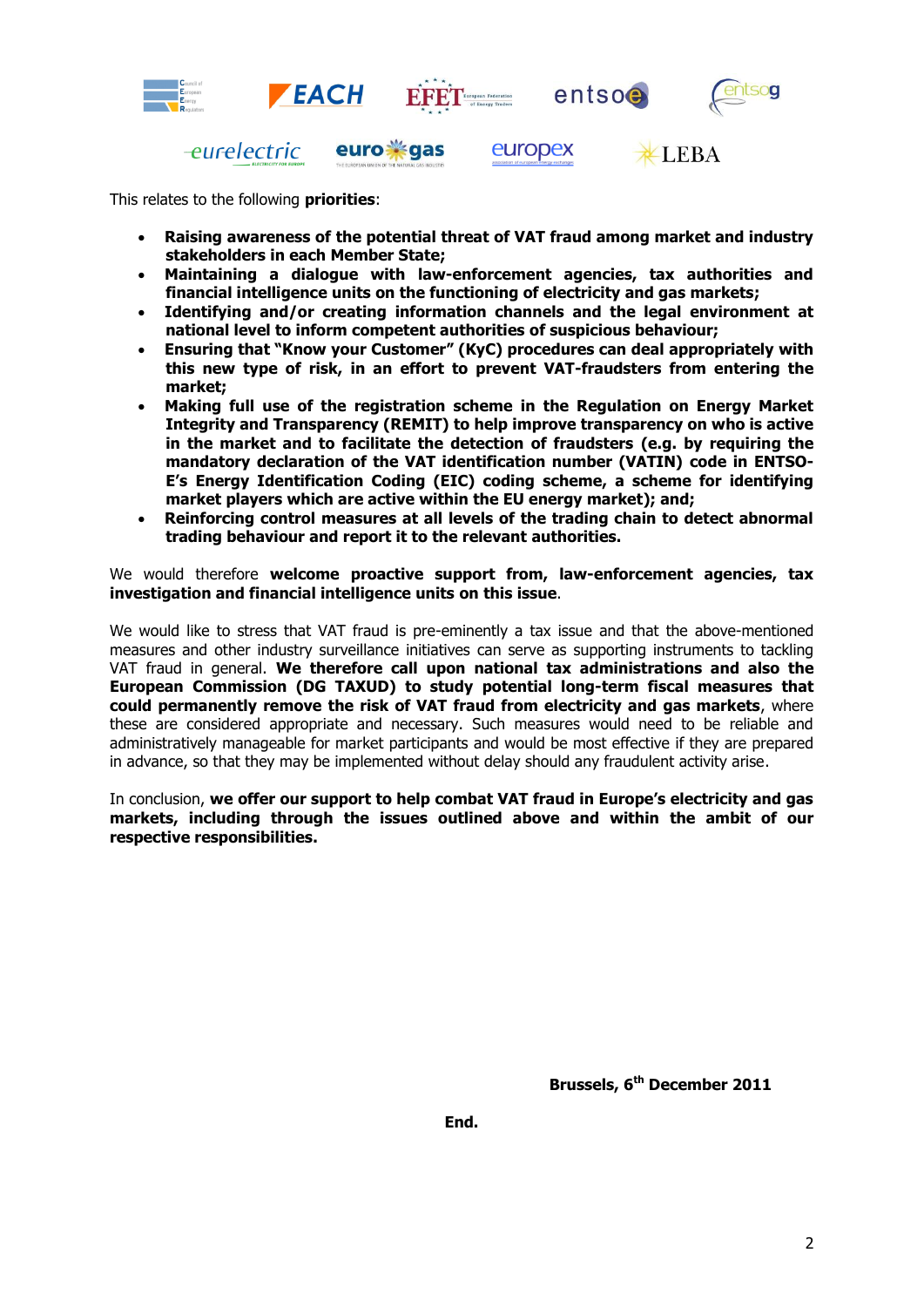

#### **Notes**

## **Background:**

The 19<sup>th</sup> EU Electricity Regulatory Forum (Florence Forum) in December 2010 mandated the European energy regulators and ENTSO-E to present interim measures to address concerns about VAT-fraud in energy markets. This joint statement, endorsed by nine of the main energy stakeholders, is our commitment to take action within our respective areas, and collectively, to help combat VAT-fraud in Europe's electricity and gas markets. Moreover, it is a plea for a strong cooperation and a more proactive support from policy makers, law-enforcement agencies, tax investigators and financial intelligence units to join our efforts to mitigate the threat of VAT-fraud in the energy sector. This joint statement was presented, today in Florence, to the European Commission, EU Member State representatives and other participants of the  $21<sup>st</sup>$  [Florence Forum.](http://ec.europa.eu/energy/gas_electricity/forum_electricity_florence_en.htm) It is the result of a strong collaborative cooperation between energy stakeholders at EU level.

**About CEER -** The Council of European Energy Regulators

The Council of European Energy Regulators (CEER) is the voice of Europe's national regulators of electricity and gas at EU and international level. Through CEER, a non-for-profit association, the national regulators cooperate and exchange best practice. A key objective of the CEER is to facilitate the creation of a single, competitive, efficient and sustainable EU internal energy market that works in the public interest. CEER works closely with and supports the work of the Agency for the Cooperation of Energy Regulators (ACER).

[http://www.energy-regulators.eu](http://www.energy-regulators.eu/)

**About EACH -** European association of CCP Clearing Houses

European central counterparty clearing houses (henceforth CCPs) formed EACH in 1991. EACH's participants are senior executives specialising in clearing and risk management from CCPs, both EU and non-EU. Increasingly, clearing activities are not restricted exclusively to exchange-traded business. EACH has an interest in ensuring that the evolving discussions on clearing and settlement in Europe and globally, are fully informed by the expertise and opinions of those responsible for providing central counterparty clearing services.

[http://www.eachorg.eu](http://www.eachorg.eu/)

## **About EFET-** European Federation of Energy Traders

The European Federation of Energy Traders (EFET) promotes and facilitates European energy trading in open, transparent and liquid wholesale markets, unhindered by national borders or other undue obstacles. EFET currently represents more than 100 energy trading companies, active in over 27 European countries. For more information: [www.efet.org.](http://www.efet.org/)

## **About ENTSO-E**

The European Network of Transmission System Operators for Electricity speaks for all electricity TSOs in the EU and others connected to their networks, with one voice for all regions, and for all their technical and market issues.

[http://www.entsoe.eu](http://www.entsoe.eu/)

**About ENTSOG -** The European Network of Transmission System Operators for Gas

The European Network of Transmission System Operators for Gas (ENTSOG) works to promote the completion and functioning of the internal market and cross-border trade for gas and to ensure the optimal management, coordinated operation and sound technical evolution of the European natural gas transmission network.